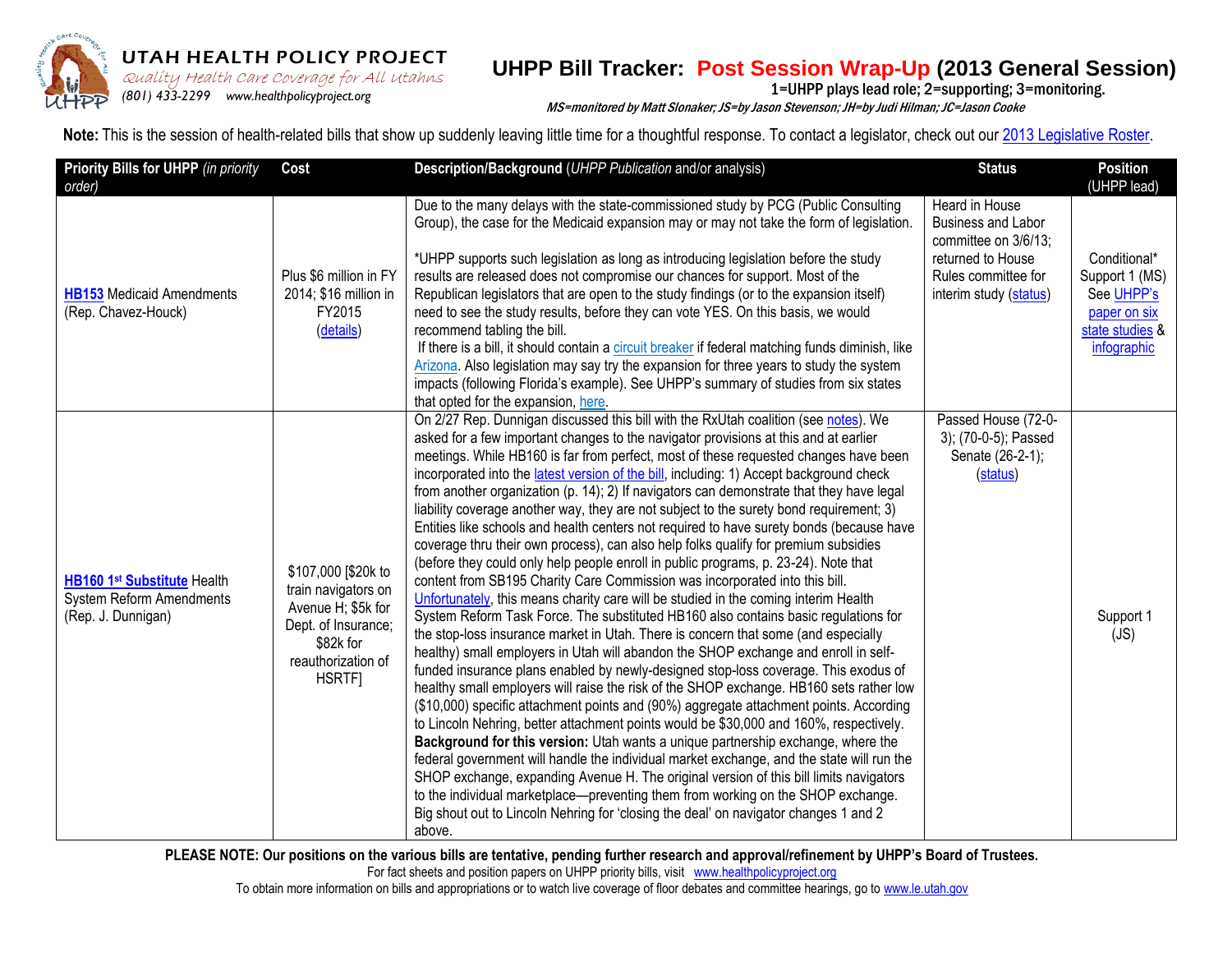| <b>SB85</b> Community Health Worker<br>Program (Sen. L. Robles)                                                               | \$250K   | Creates a Community Health Worker (CHW) program and assigns responsibility for<br>further designing and operating the program to the Bureau of Health Promotion, Utah<br>Department of Health; defines Community Health Worker by adapting the American<br>Public Health Association definition. Assigns to UT Department of Health responsibility<br>to identify the best approach to expanding the use of CHWs and maximizing funding to<br>support CHWs. Allocates funding through mini-grants and maximizes other funding<br>sources; facilitates use of Medicaid funding. Establishes and supports a public-private<br>sector advisory committee. Measures cost effectiveness of CHW initiatives.<br>All good bills take at least 2 years, and we are well poised to bring this back in 2014. To<br>this end, please share stories of CHWs and what they (or you) do to improve utilization<br>of health care and wellness. Send stories or story leads (we can interview) to <b>Felipe</b>                                                                                                                 | Failed on Senate floor<br>$(13-15-0)$ ; $(sstatus)$                                                                   | Support 1<br>(HU)<br>See our fact<br>sheet                          |
|-------------------------------------------------------------------------------------------------------------------------------|----------|------------------------------------------------------------------------------------------------------------------------------------------------------------------------------------------------------------------------------------------------------------------------------------------------------------------------------------------------------------------------------------------------------------------------------------------------------------------------------------------------------------------------------------------------------------------------------------------------------------------------------------------------------------------------------------------------------------------------------------------------------------------------------------------------------------------------------------------------------------------------------------------------------------------------------------------------------------------------------------------------------------------------------------------------------------------------------------------------------------------|-----------------------------------------------------------------------------------------------------------------------|---------------------------------------------------------------------|
| <b>HB141</b> Children's Health<br>Insurance Program and Medicaid<br><b>Emergency Room Use</b><br>Amendments (Rep. M. Kennedy) | \$0      | Intended to incentive more appropriate use of emergency rooms by clarifying authority of<br>accountable care organizations to audit providers if they deliver non-emergent care in<br>emergent settings; allows ACOs to retro-actively recover payments to such providers<br>and then re-invest recoveries in better access to primary care.<br>Draft #3 includes a friendly amendment introduced by UHPP and now supported by<br>most stakeholders requiring the health plans to report their expenditure of diversion<br>savings on primary care access improvement to the Department of Health.                                                                                                                                                                                                                                                                                                                                                                                                                                                                                                               | Passed House (70-0-<br>5); Passed Senate<br>$(28-0-1;$ and awaiting<br>Governor Herbert's<br>signature; status);      | Support 1<br>(JC)<br>See our brief<br>here.                         |
| <b>HB57</b> Mental and Behavioral<br>Health Amendments (Rep. D.<br>Sanpei)                                                    | \$0      | Promotes integration of mental, behavioral, and physical health care; evaluates<br>effectiveness and impact of programs on emergency room utilization, jail and prison<br>populations, homeless populations and child welfare. Learn what this is all about in SL<br>Tribune feature.                                                                                                                                                                                                                                                                                                                                                                                                                                                                                                                                                                                                                                                                                                                                                                                                                            | Passed Senate (25-0-<br>04); and House (73-0-<br>2); awaiting Governor<br>Herbert's signature;<br>(status)            | Support (1)                                                         |
| <b>SB42</b> Medical School Admissions<br>Funding (Sen. J. Valentine)                                                          | \$10 mil | Appropriates money to increase the number of students admitted to the University of<br>Utah School of Medicine by 40. But these 40 students must demonstrate a "strong<br>connection" to the state of Utah.<br>UHPP: What does "strong connection" mean? Why not spell out what Utah needs: more<br>primary care access points, more providers willing to serve in medically underserved<br>areas, willing to serve Medicaid, etc. Utah is 45th in the nation in terms of the number of<br>primary care physicians per 100,000. We have 89.4 physicians per 100,000 population.<br>National average is 119.9. Massachusetts has the best with 194.5 per 100,000 and<br>Idaho has the worst with 77.5 per 100,000. Link<br>UHPP is exploring an amendment now with House sponsor Rep. Kennedy.                                                                                                                                                                                                                                                                                                                    | Passed Senate (28-0-<br>1); (26-0-3); and<br>House (70-4-1);<br>awaiting Governor<br>Herbert's signature;<br>(status) | Support (2)<br>w/changes<br>describe at left<br>(HU)                |
| <b>SB195</b> Charity Care Commission<br>(Sen. S. Adams)                                                                       | \$9,000  | Our concerns remain that this is some sort of foil to or distraction from the Medicaid<br>expansion. The proposed Commission would duplicate efforts of the statewide Safety<br>Net Summit process, underway since 2006 (see under the Providers section all<br>electronic notes from these intensive twice yearly sessions wherein safety net providers<br>share info on current trends, disparities and opportunities for networking and economies<br>of scale. According to Division of Health Systems Improvement, which facilitates it, the<br>safety net initiative will continue, as there is a great need for primary and preventative<br>care in Utah and integration of such with mental and dental care. It's time to face facts:<br>Charity care cannot adequately fulfill the need. At best, charity care is episodic and<br>unreliable for families who need a consistent and continuous source of health care. The<br>Utah-based Sutherland Institute concept of "authentic charity care" has been in<br>circulation in Utah policy circles since 2004. It's had enough time to prove its merits- | Not considered and<br>returned to Senate<br>Rules after portions<br>incorporated into<br><b>HB160; (status)</b>       | Oppose 1 (JS,<br>JH)<br>See our<br><b>FactSheet with</b><br>stories |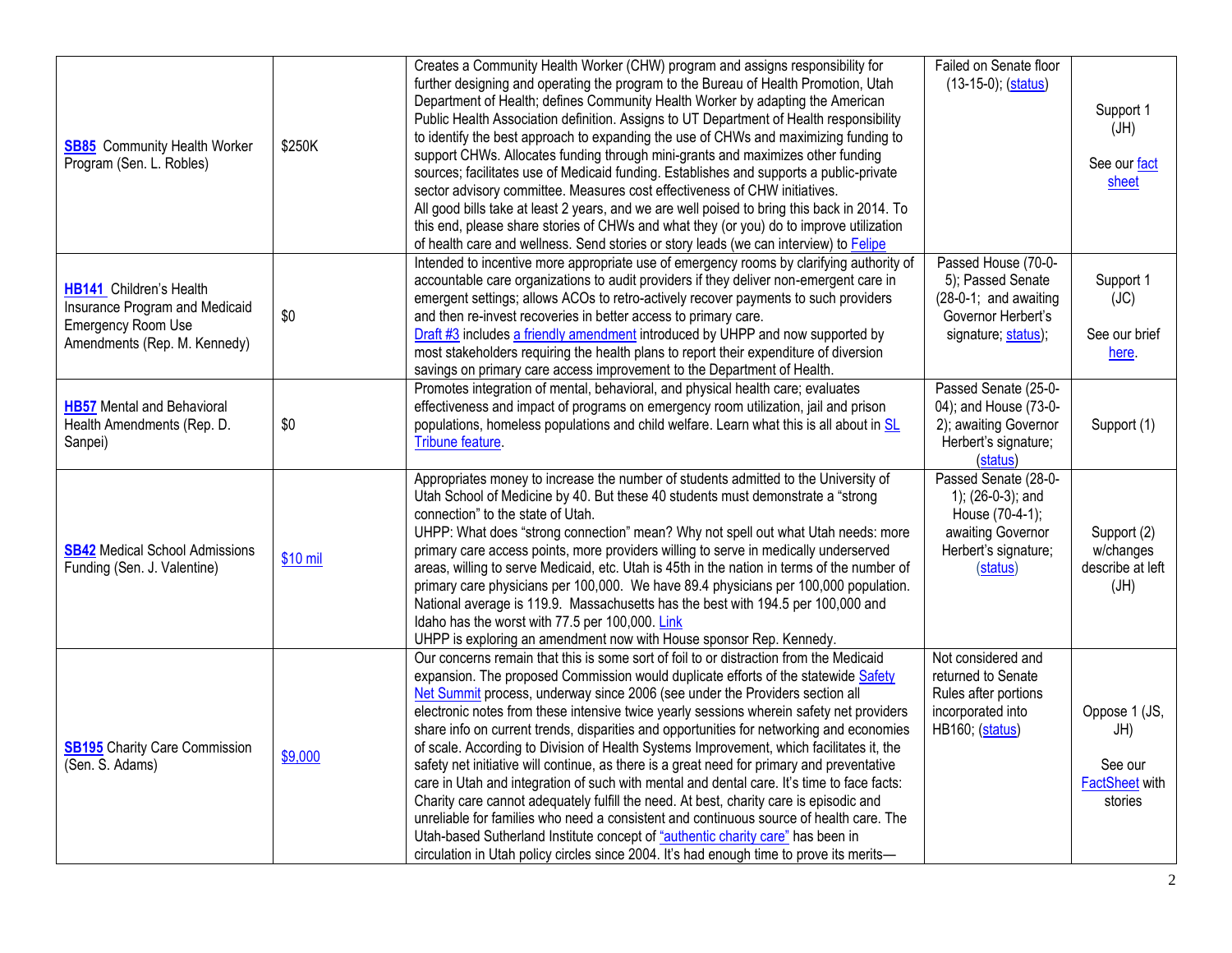|                                                                                                                                                                                                                                                                                                                                                                                                                                                                                                                                  |                | and if there was one community that could give it a go, it was Utah. Across the U.S.,<br>26,100 people between ages 25-64 died due to a lack of health coverage in 2010.<br>Astoundingly, 687 25-64 aged Utahns died due to lack of health care coverage from<br>2005 to 2010 (learn more here). Note: Language bill was likely folded into substitute<br>HB160, sponsored by Rep. Dunnigan                                                                                                                                                                                                                                                                                                                                                                                                                                                                                                                                                                                                                                                                                                                                                                                                                                                                                                                                                                                                                                                                                                                                                                                                                                                                                                                                                                                                                                                                                                                                                                                                                                                                                                                                                                                                         |                                                                                                                                                                                                                           |                                                                  |
|----------------------------------------------------------------------------------------------------------------------------------------------------------------------------------------------------------------------------------------------------------------------------------------------------------------------------------------------------------------------------------------------------------------------------------------------------------------------------------------------------------------------------------|----------------|-----------------------------------------------------------------------------------------------------------------------------------------------------------------------------------------------------------------------------------------------------------------------------------------------------------------------------------------------------------------------------------------------------------------------------------------------------------------------------------------------------------------------------------------------------------------------------------------------------------------------------------------------------------------------------------------------------------------------------------------------------------------------------------------------------------------------------------------------------------------------------------------------------------------------------------------------------------------------------------------------------------------------------------------------------------------------------------------------------------------------------------------------------------------------------------------------------------------------------------------------------------------------------------------------------------------------------------------------------------------------------------------------------------------------------------------------------------------------------------------------------------------------------------------------------------------------------------------------------------------------------------------------------------------------------------------------------------------------------------------------------------------------------------------------------------------------------------------------------------------------------------------------------------------------------------------------------------------------------------------------------------------------------------------------------------------------------------------------------------------------------------------------------------------------------------------------------|---------------------------------------------------------------------------------------------------------------------------------------------------------------------------------------------------------------------------|------------------------------------------------------------------|
| <b>HB292</b> Premium Assistance under<br>Medicaid & CHIP (Rep. Sanpei) -<br>see v. 2                                                                                                                                                                                                                                                                                                                                                                                                                                             | \$0            | Directs the Department of Health to seek to maximize the use of Medicaid and CHIP<br>funds for assistance in the purchase of private health insurance coverage for Medicaid-<br>eligible and non-Medicaid eligible individuals. 1 <sup>st</sup> substitute (v. 2) allows those<br>transitioning out of Medicaid to retain same network and benefits as they had while in<br>Medicaid.                                                                                                                                                                                                                                                                                                                                                                                                                                                                                                                                                                                                                                                                                                                                                                                                                                                                                                                                                                                                                                                                                                                                                                                                                                                                                                                                                                                                                                                                                                                                                                                                                                                                                                                                                                                                               | Passed House (70-0-<br>5); passed Senate (20-<br>$1-8$ ); awaiting<br>Governor Herbert's<br>signature; (status)                                                                                                           | Support 2<br>(MS)                                                |
| HB391-S02 Prohibition of the<br>Medicaid Expansion (Rep. J.<br>Anderegg)<br>5 <sup>th</sup> Substitute less restrictive than<br>HB391 S02-and may be the best<br>option if HB391 comes onto the<br>Senate Reading Board. The 3rd<br>Substitute (Sen. T. Weiler)<br>prohibits the expansion unless the<br>Health System Reform Task Force<br>completes a thorough review of<br>charity care system, the<br>Department of Health completes a<br>thorough analysis of the impact of<br>expansion and reports to the<br>Legislature. |                | Where to beginThis bill started as an <i>unconstitutional attempt</i> (sponsored by L. Perry)<br>to nullify the Affordable Care Act (ACA). But due to the legislative note that labeled the<br>bill as likely unconstitutional, Rep. Anderegg proposed a substitute version during the<br>House Business and Labor committee hearing on 3/6/13 to prohibit Utah from opting in<br>to the Medicaid expansion. This substitute bill narrowly passed the House committee (9-<br>6-1). UHPP and other advocates appreciated comments by some committee members<br>that the last-minute substitution of HB391 was bad process, and that Utah should figure<br>out how to make the ACA better rather than fighting these last-ditch efforts to stop it. A<br>significant minority on the committee supported this viewpoint, and also that Utah needs<br>to study the Medicaid expansion issue thoroughly before making a decision.<br>Although advocates worked to defeat HB391 on the House floor, Rep Anderegg<br>misread the fiscal note for HB153 on the economic impact of the expansion during the<br>floor debate, the House passed the bill (46-27-2). Rep. Mike Kennedy explained that<br>Utah could provide medical coverage to the 130,000 people who would have been<br>eligible for the expansion with charity care directed by the LDS church. See notes for<br>SB195 above for UHPP's discussion on the fallacy of charity care, and also this Health<br>Matters newsletter article, Charity Care Fail, from 3/13/13. Meanwhile, Rep. Ken Ivory<br>believes that Utah can sell off its federal land to raise funds to provide charity care to<br>low-income Utahns. While this bill is supported by a conservative element of the Utah<br>House, it is difficult for many legislators to vote against it due to the political overlays on<br>the issue. When HB391 reached the Senate floor on Wednesday, 3/13/13, it was<br>completely gutted by a substitute bill from T. Weiler that said the state cannot make a<br>decision in Medicaid expansion until; 1) The state releases the PCG cost-benefit<br>analysis report, 2) The Health System Reform Task Force studies charity care. | Passed House on<br>3/11/13 (46-27);<br>seriously amended in<br>substitute bill (#5) in<br>Senate by T. Weiler,<br>Passed Senate (27-0-<br>2); 5 <sup>th</sup> substitute bill re-<br>passed House (51-23-<br>1); (status) | Oppose 1/<br>Neutral 1<br>(MS)                                   |
| <b>House Bills</b>                                                                                                                                                                                                                                                                                                                                                                                                                                                                                                               |                |                                                                                                                                                                                                                                                                                                                                                                                                                                                                                                                                                                                                                                                                                                                                                                                                                                                                                                                                                                                                                                                                                                                                                                                                                                                                                                                                                                                                                                                                                                                                                                                                                                                                                                                                                                                                                                                                                                                                                                                                                                                                                                                                                                                                     |                                                                                                                                                                                                                           |                                                                  |
| <b>HB56</b> Behavioral Health Care<br>Workforce Amendments (Rep.<br>Menlove)                                                                                                                                                                                                                                                                                                                                                                                                                                                     | \$0            | Allows mental health and substance use disorder therapists to engage in therapy via<br>internet, telephone, or other means.                                                                                                                                                                                                                                                                                                                                                                                                                                                                                                                                                                                                                                                                                                                                                                                                                                                                                                                                                                                                                                                                                                                                                                                                                                                                                                                                                                                                                                                                                                                                                                                                                                                                                                                                                                                                                                                                                                                                                                                                                                                                         | Passed House (68-0-<br>7); passed Senate (27-<br>$0-2$ ; awaiting<br>Governor Herbert's<br>signature; (status)                                                                                                            | Support 2<br>(HU)                                                |
| HB106 Medicaid Inspector General<br>Amendments (Rep. Wilcox)                                                                                                                                                                                                                                                                                                                                                                                                                                                                     | <b>Net \$0</b> | Note: Last week HB106 was merged with the more hostile-OIG bill, HB315 (Rep. Jim<br>Dunnigan).<br>The new bill would move Office of the Inspector General (OIG) to the Department of<br>Administrative Services-instead of its current location at the Governor's Office of                                                                                                                                                                                                                                                                                                                                                                                                                                                                                                                                                                                                                                                                                                                                                                                                                                                                                                                                                                                                                                                                                                                                                                                                                                                                                                                                                                                                                                                                                                                                                                                                                                                                                                                                                                                                                                                                                                                         | Merged with portions<br>of HB315, passed out<br>of House and Senate;<br>awaiting Governor                                                                                                                                 | The merged bill<br>is better for<br>preventing<br>Medicaid fraud |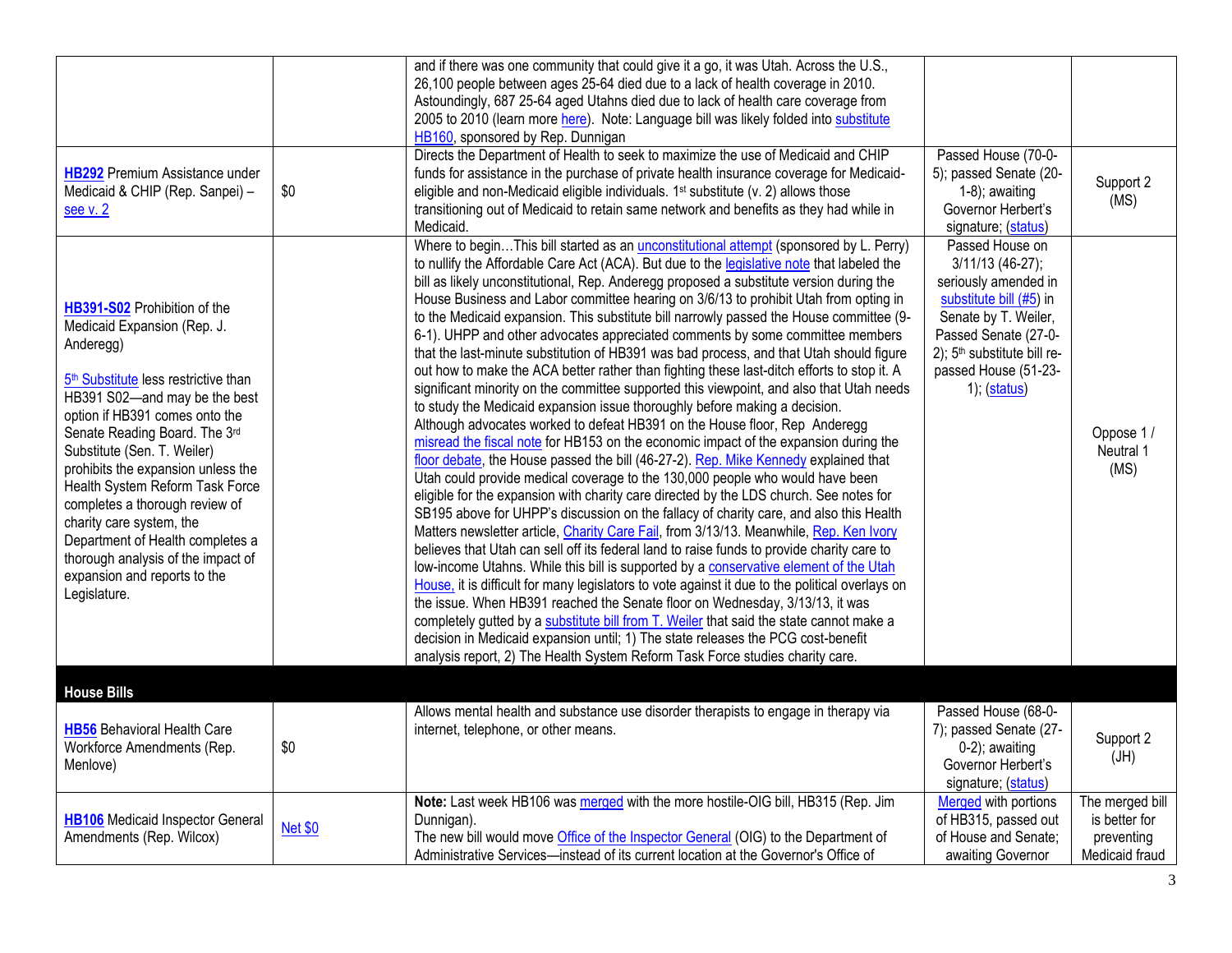|                                                                                                           |                                                  | Planning & Budget. Under this bill, the OIG would not report to the agency's director, but<br>would be independent--appointed by the governor with consent from the Senate to a<br>four-year term. In addition, the bill directs the OIG to pursue fraud more carefully, and<br>not alienate providers willing to treat Medicaid patients. It also orders the OIG to<br>differentiate "between honest mistakes and intentional errors, or fraud" if negotiating a<br>settlement. This bill also alters the rule in HB315 that required employee whistle-blowers<br>to alert their employers first about suspected Medicaid fraud. Now those employees can<br>alert the OIG first.<br>UHPP: This new merged HB106 is more balanced in its approach to the power of the<br>OIG. However it still retains a loophole that allows health care providers to deflect<br>investigations by claiming that Dept. of Health rules are inconsistent. We expect this<br>loophole to promote more litigation than fraud recovery. The merged bill also waters<br>down the OIG's anti-waste, abuse, and fraud efforts by giving the OIG new<br>responsibilities to audit for efficiency the operation of the Health Department's Medicaid<br>Division.                                                                                                                                   | Herbert's signature;<br>(status)                                                                                                                              | than HB315;<br>Neutral 2<br>(HU)                              |
|-----------------------------------------------------------------------------------------------------------|--------------------------------------------------|----------------------------------------------------------------------------------------------------------------------------------------------------------------------------------------------------------------------------------------------------------------------------------------------------------------------------------------------------------------------------------------------------------------------------------------------------------------------------------------------------------------------------------------------------------------------------------------------------------------------------------------------------------------------------------------------------------------------------------------------------------------------------------------------------------------------------------------------------------------------------------------------------------------------------------------------------------------------------------------------------------------------------------------------------------------------------------------------------------------------------------------------------------------------------------------------------------------------------------------------------------------------------------------------------------------------------------------------------------------------------|---------------------------------------------------------------------------------------------------------------------------------------------------------------|---------------------------------------------------------------|
| <b>HB329</b> Medicaid Vision<br>Amendments (Rep. Menlove)                                                 | $\underline{\$0}$                                | Requires Department of Health to issue a request for proposal to provide vision services<br>to all Medicaid populations within appropriations from the Legislature. Standard Optical<br>and other firms have offered to provide these services at very little (not no cost) cost to<br>the state. Not sure how this is possible with a fiscal note of \$0.                                                                                                                                                                                                                                                                                                                                                                                                                                                                                                                                                                                                                                                                                                                                                                                                                                                                                                                                                                                                                 | Passed House (63-1-<br>11); (71-1-3) Passed<br>Senate (29-0);<br>awaiting Governor<br>Herbert's signature;<br>(status)                                        | Support<br>pending<br>(MS)                                    |
| <b>HB315</b> Office of Inspector General<br>of Medicaid Amendments (Rep.<br>Dunnigan) -see v. 2           | \$0                                              | Note: Last week HB315 was merged into HB106 (see above)<br>This bill clarified that the OIG does not make Medicaid policy for the state, requires<br>Medicaid to submit Medicaid Bulletins to OIG to check for consistency with the Medicaid<br>State Plan (Utah's contract with the federal government for the operation of the state's<br>Medicaid program) before Bulletins are released to providers, and requires the OIG to<br>adopt administrative rules in consultation with providers.<br>Before considering any changes to the OIG, policymakers do well to: consider the<br>results of the current arrangement (learn more here)., e.g., the recoveries of waste,<br>fraud, and abuse are very significant, and in response to provider groups' charges that<br>the process is inappropriately burdensome or distracting from patient care, the OIG has<br>increased the number of trainings statewide; review the evolution of OIG statutes in at<br>least some of the other four states, determine whether the proposed changes are in<br>keeping with national trends, and review the impact of changes in other states' OIG<br>statutes on waste, abuse, and fraud recoveries in those states; and confirm that the hold<br>harmless provision is consistent with federal policy and does not unintentionally expose<br>the state to loss of federal funds. | Passed House (68-7);;<br>Merged with HB106;<br>Passed Senate (26-0-<br>3); Re-passed House<br>(72-0-3); awaiting<br>Governor Herbert's<br>signature; (status) | Neutral* 2<br>(JC)<br>(*)Recently<br>revised UHPP<br>position |
| <b>HR3</b> Resolution Requesting<br>Repeal of the Affordable Care Act<br>(Rep. Anderreg)                  | \$0                                              | Urges Congress to repeal portions (health insurance taxes) of the ACA.                                                                                                                                                                                                                                                                                                                                                                                                                                                                                                                                                                                                                                                                                                                                                                                                                                                                                                                                                                                                                                                                                                                                                                                                                                                                                                     | Passed House (52-14-<br>9); at Clerk of the<br>House; (status)                                                                                                | Oppose 2<br>(JS)                                              |
| <b>Senate Bills</b><br><b>SB20</b> State Security Standards for<br>Personal Information (Sen. S.<br>Reid) | \$800K if DTS pass<br>cost to state<br>(details) | Requires health care providers to inform patients that their personal information may be<br>shared with Medicaid or CHIP. Also consults best practices on how personal information<br>should be shared. Intent language was passed last week to take the cost out of the Dept<br>of Technology Services budget.                                                                                                                                                                                                                                                                                                                                                                                                                                                                                                                                                                                                                                                                                                                                                                                                                                                                                                                                                                                                                                                            | Passed Senate (26-0-<br>3); Passed House (74-<br>$0-1$ ; awaiting<br>Governor;                                                                                | Support 2<br>(RS)                                             |